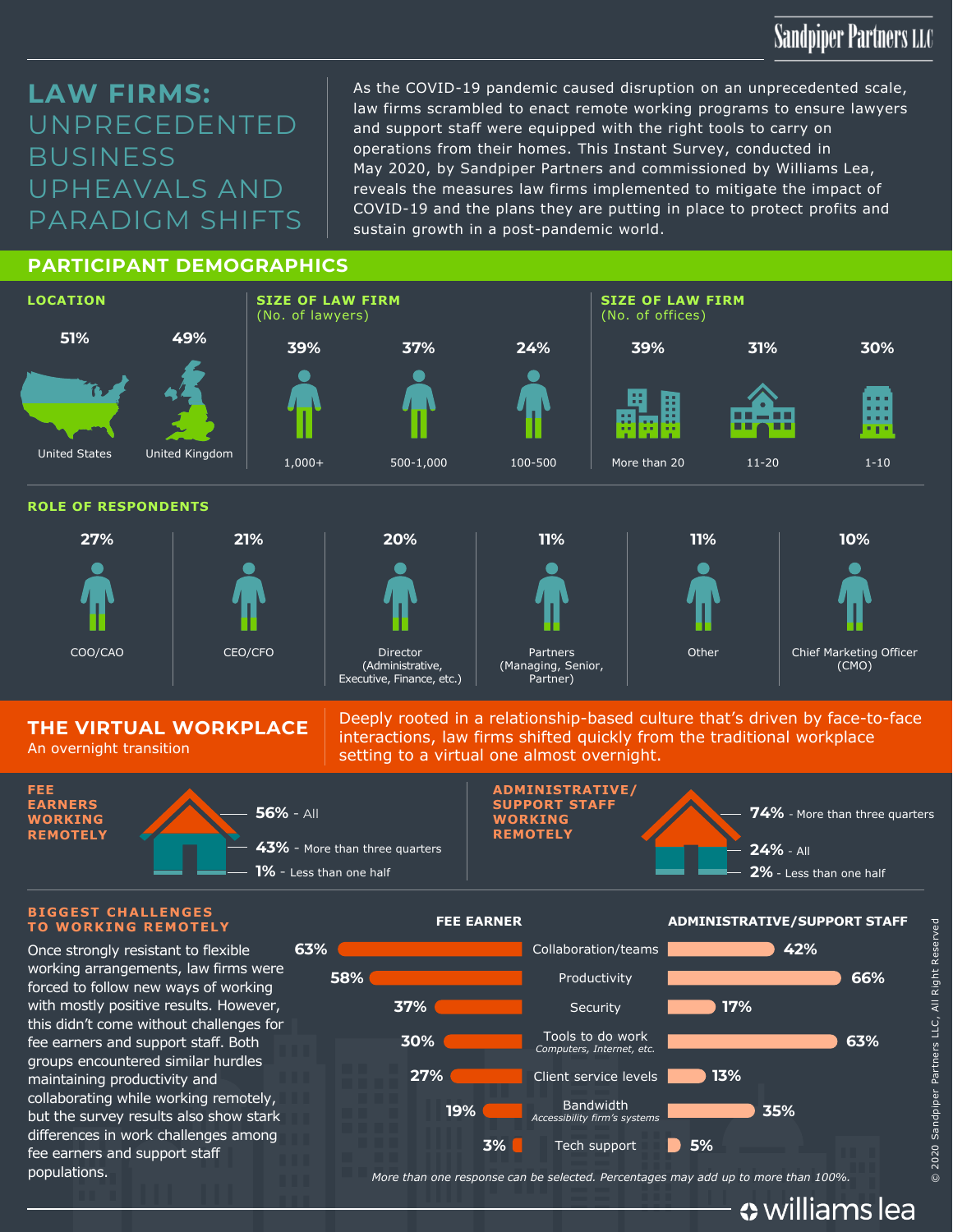## **Sandpiper Partners LLC**

Attorney reductions

**Other** 

### **STRICT MEASURES**

Mitigating the economic impact of COVID-19

The shift to remote working was just the beginning of a string of responses to minimize the impact of the COVID-19 crisis. The concern over lasting economic fallout is driving law firm leaders toward tough staff reduction and cost-cutting decisions to sustain business operations.



**Business** development and marketing

Retreats

*More than one response can be selected. Percentages may add up to more than 100%.\** expenses

Real estate and related

### **THE FUTURE**

Travel and entertainment

Law firms in a post-pandemic world There is no doubt the COVID-19 crisis has altered the law firm operating landscape. Firms are looking at the big picture, instituting measures that will enable them to address business obstacles that have emerged from the pandemic and ultimately thrive in a post-pandemic world.

Renegotiating and repricing contracts

#### **LENGTH OF TIME THE COVID-19 CRISIS MENTALITY WILL AFFECT THE LAW PRACTICE**

Hiring freeze



#### **"MISSION CRITICAL" AREAS OF FOCUS IN THE NEXT SIX MONTHS**



Collections/ DSO management

*More than one response can be selected. Percentages may add up to more than 100%.\**



*More than one response can be selected. Percentages may add up to more than 100%.\**

*More than one response can be selected. Percentages may add up to more than 100%.\**

« williams lea